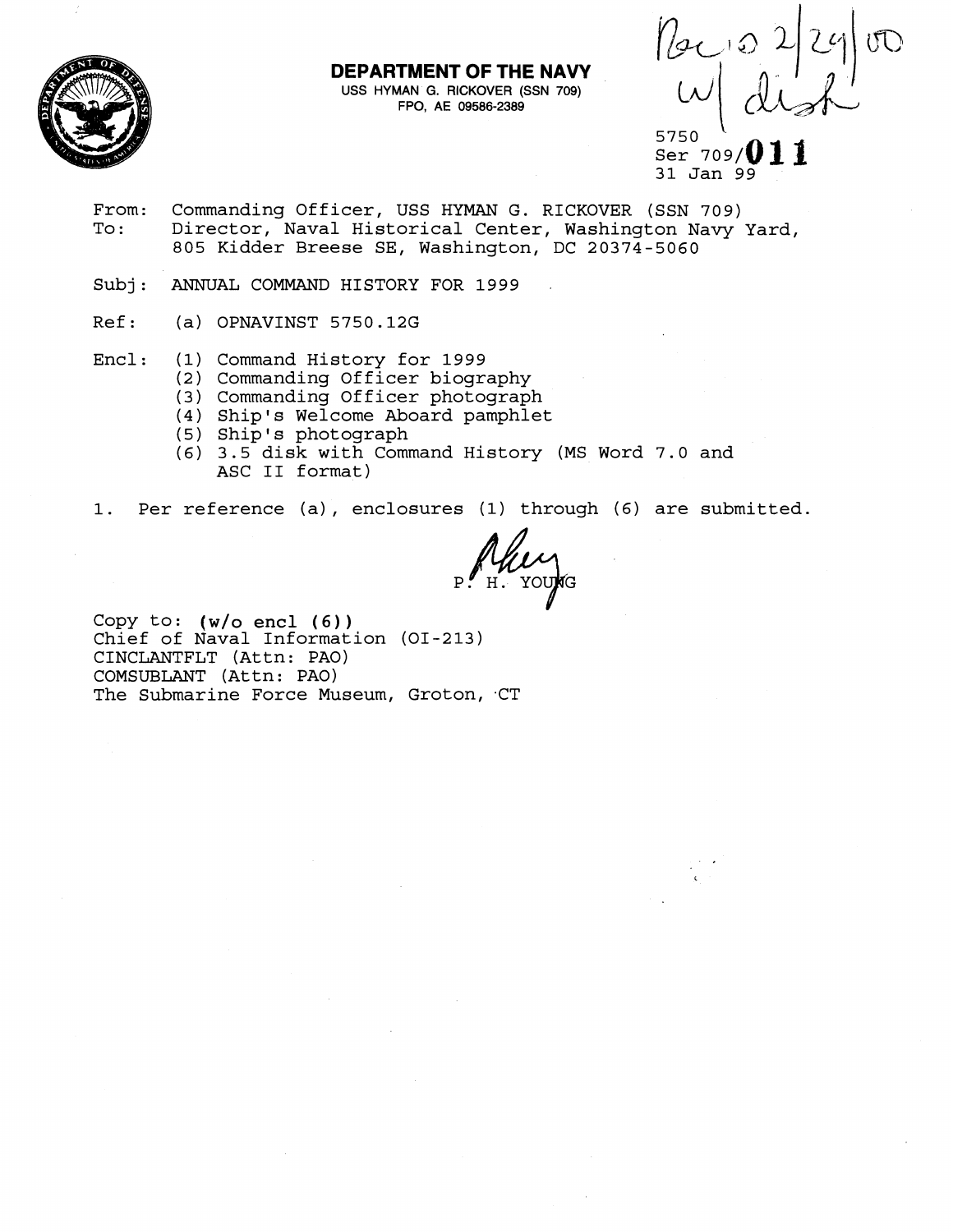## ANNUAL COMMAND HISTORY FOR 1999

1. Command Composition and Organization.

a. Mission: USS HYMAN G. RICKOVER (SSN 709) is a nuclear powered fast attack submarine of the LOS ANGELES (SSN 688) Class. Her principal mission is to operate against enemy submarines and surface ships employing the MK-48 ADCAP Torpedo, conduct cruise missile strikes against land targets and other operations that rely on the inherent stealth of the submarine.

b. Immediate Senior in Command: Commander, Submarine Squadron EIGHT

- c. Homeport: Norfolk, Virginia
- d. UIC: 20885
- e. Command Organization:

| R. E. SCHUETZ     | CDR        | COMMANDING OFFICER (D)          |
|-------------------|------------|---------------------------------|
| P. H. YOUNG       | CDR.       | COMMANDING OFFICER (R)          |
| R. V. GENOBLE     | LCDR       | EXECUTIVE OFFICER (D)           |
| B. J. JAMES III   |            | LCDR EXECUTIVE OFFICER (R)      |
|                   | LCDR       | NAVIGATOR/OPERATIONS<br>OFFICER |
|                   |            | LCDR ENGINEERING OFFICER        |
|                   | LT         | WEAPONS OFFICER (D)             |
|                   | LT         | WEAPONS OFFICER (R)             |
|                   |            |                                 |
|                   | LCDR       | SUPPLY OFFICER (D)              |
|                   | <b>ENS</b> | SUPPLY OFFICER (R)              |
| J. F. JACKSON III | MMCS       | CHIEF OF THE BOAT (D)           |

Encl (1)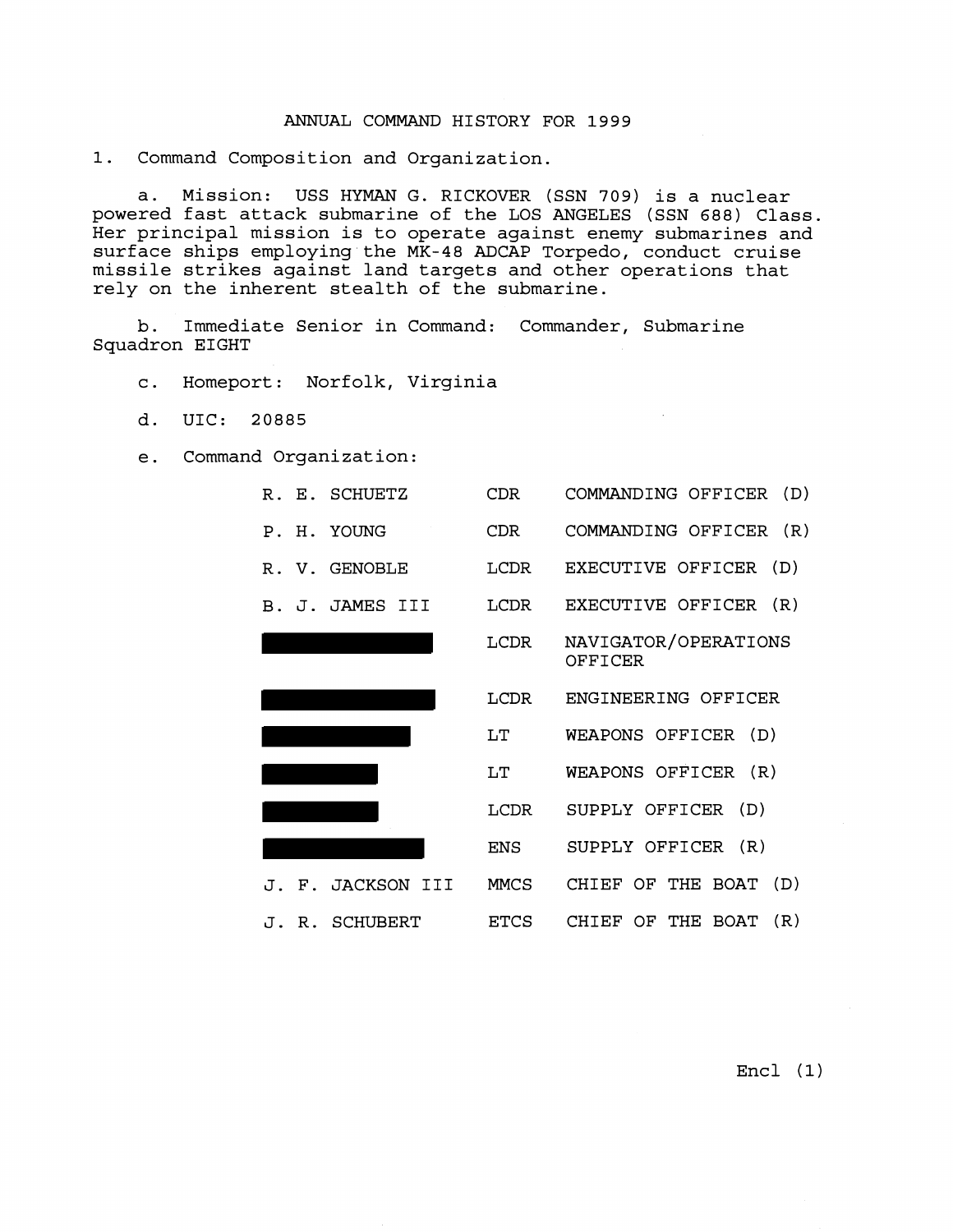## 2. Chronology.

 $\mathcal{L}_{\mathcal{A}}$ 

a. Significant Events:

|                 | 01 JAN - 06 APR SELECTED RESTRICTED AVAILABILITY NORFOLK<br>NAVAL SHIPYARD                                   |
|-----------------|--------------------------------------------------------------------------------------------------------------|
|                 | 07 APR - 21 APR SEA TRIALS VCOAS; ASW SERVICES NBOAS;<br>OPERATIONAL REACTOR SAFEGUARDS<br>EXAMINATION VCOAS |
|                 | 22 APR - 26 APR INPORT NORFOLK, VA                                                                           |
|                 | 27 APR - 30 APR ASW SERVICES VCOAS                                                                           |
|                 | 01 MAY - 02 MAY INPORT NORFOLK, VA                                                                           |
|                 | 03 MAY - 07 MAY COMBAT SYSTEMS READINESS REVIEW NORFOLK,<br>VA.                                              |
|                 | 08 MAY - 09 MAY INPORT NORFOLK, VA                                                                           |
|                 | 10 MAY - 14 MAY DEDICATED TRAINING WEEK NORFOLK, VA                                                          |
|                 | 15 MAY - 17 MAY INPORT NORFOLK, VA                                                                           |
| $17$ MAY        | BOARD OF INSPECTION AND SURVEY<br>INSPECTION NORFOLK, VA                                                     |
|                 | 18 MAY - 19 MAY BOARD OF INSPECTION AND SURVEY<br>INSPECTION VCOAS                                           |
| 20 MAY          | BOARD OF INSPECTION AND SURVEY<br>INSPECTION NORFOLK, VA                                                     |
| 21 MAY - 29 JUN | INTERMEDIATE MAINTENANCE ACTIVITY UPKEEP<br>NORFOLK, VA                                                      |
|                 | 29 JUN - 02 JUL SEA TRIALS VCOAS                                                                             |
|                 | 03 JUL - 07 JUL INPORT NORFOLK, VA                                                                           |
| 08 JUL          | CHANGE OF COMMAND NORFOLK, VA                                                                                |
|                 | 09 JUL - 12 JUL ENROUTE GROTON, CT/TIGER CRUISE                                                              |
|                 | 12 JUL - 24 JUL PRE-DEPLOYMENT TRAINING GROTON, CT                                                           |
|                 | 24 JUL - 05 AUG BASIC SCENARIOS VCOAS                                                                        |

 $\overline{a}$ 

 $\mathcal{L}^{\pm}$ 

 $\ddot{\phantom{1}}$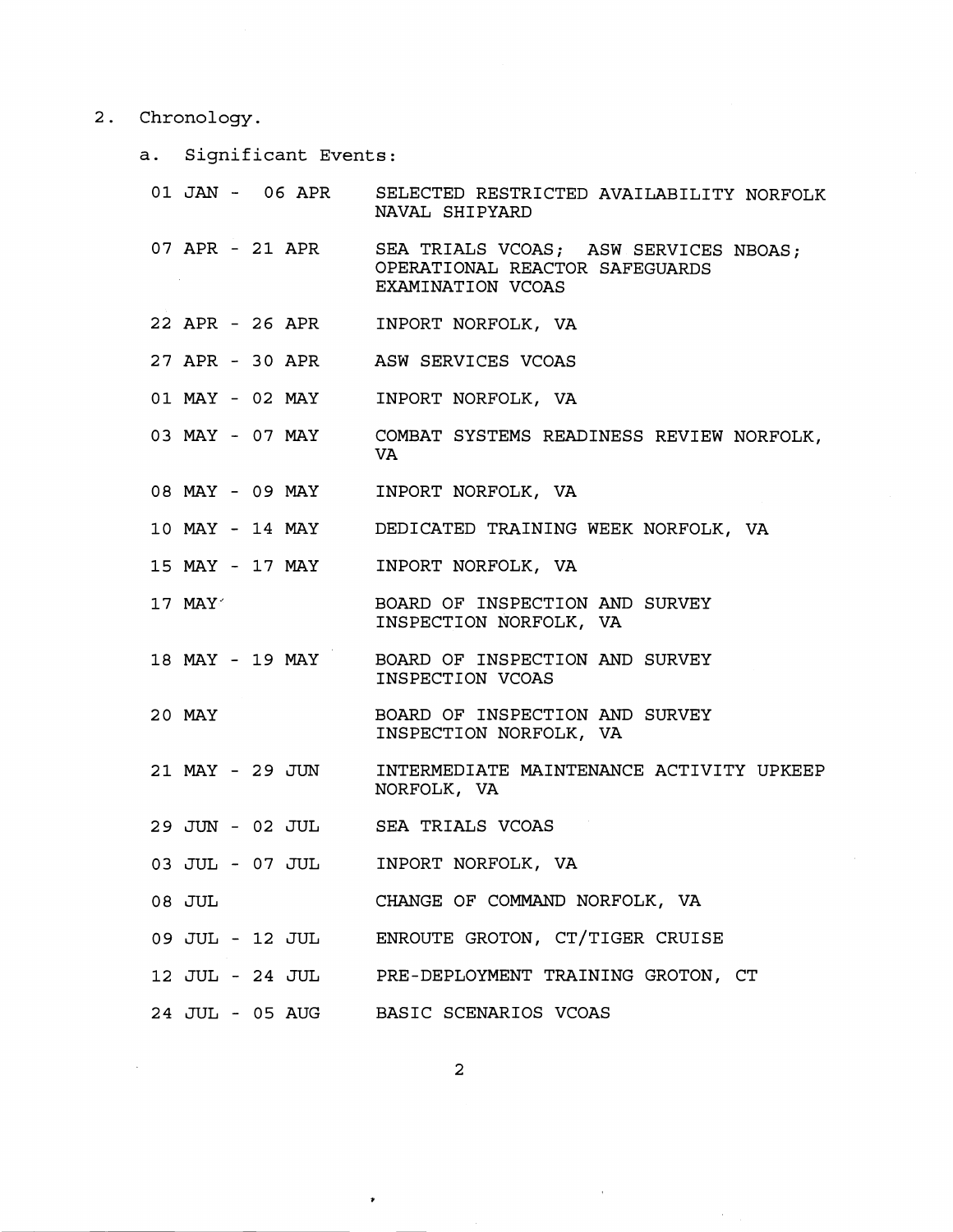**06** AUG - **13** SEP INTERMEDIATE MAINTENANCE ACTIVITY UPKEEP NORFOLK, VA **13** SEP - **18** SEP UNDERWAY TRAINING VCOAS **19** SEP - **26** SEP INPORT NORFOLK, VA **27** SEP - **04** OCT FLEET ACOUSTIC SOUND TRIALS AUTEC, ANDROS ISLAND **05** OCT - **11** OCT INPORT NORFOLK, VA **12** OCT - **20** OCT UNDERWAY TRAINING 1/11 VCOAS **21** OCT - **26** OCT INPORT NORFOLK, VA **27** OCT - **03** NOV POM WORK UP and UNDERWAY TRAINING VCOAS **04** NOV - **14** NOV INPORT NORFOLK, VA **15** NOV - **23** NOV POM CERTIFICATION and UNDERWAY TRAINING I11 VCOAS **24** NOV - **28** NOV INPORT NORFOLK, VA **29** NOV - **06** DEC UNDERWAY TRAINING I11 and ORE VCOAS **07** DEC - **09** DEC INPORT NORFOLK, VA **10** DEC - **31** DEC NORTH ATLANTIC DEPLOYMENT b. Port Visits: **12** JUL - **24** JUL PORT VISIT GROTON, CT c. VCOAS - Virginia Capes Operating Areas NBOAS - Narragansett Bay Operating Areas POM - Pre-Overseas Movement ASW - Anti- Submarine Warfare ORE - Operational Readiness Evaluation **3.** Narrative.

USS HYMAN G. RICKOVER began the year with an arduous Selected Restricted Availability (SRA) in Norfolk Naval Shipyard. This availability will be the last shipyard availability

3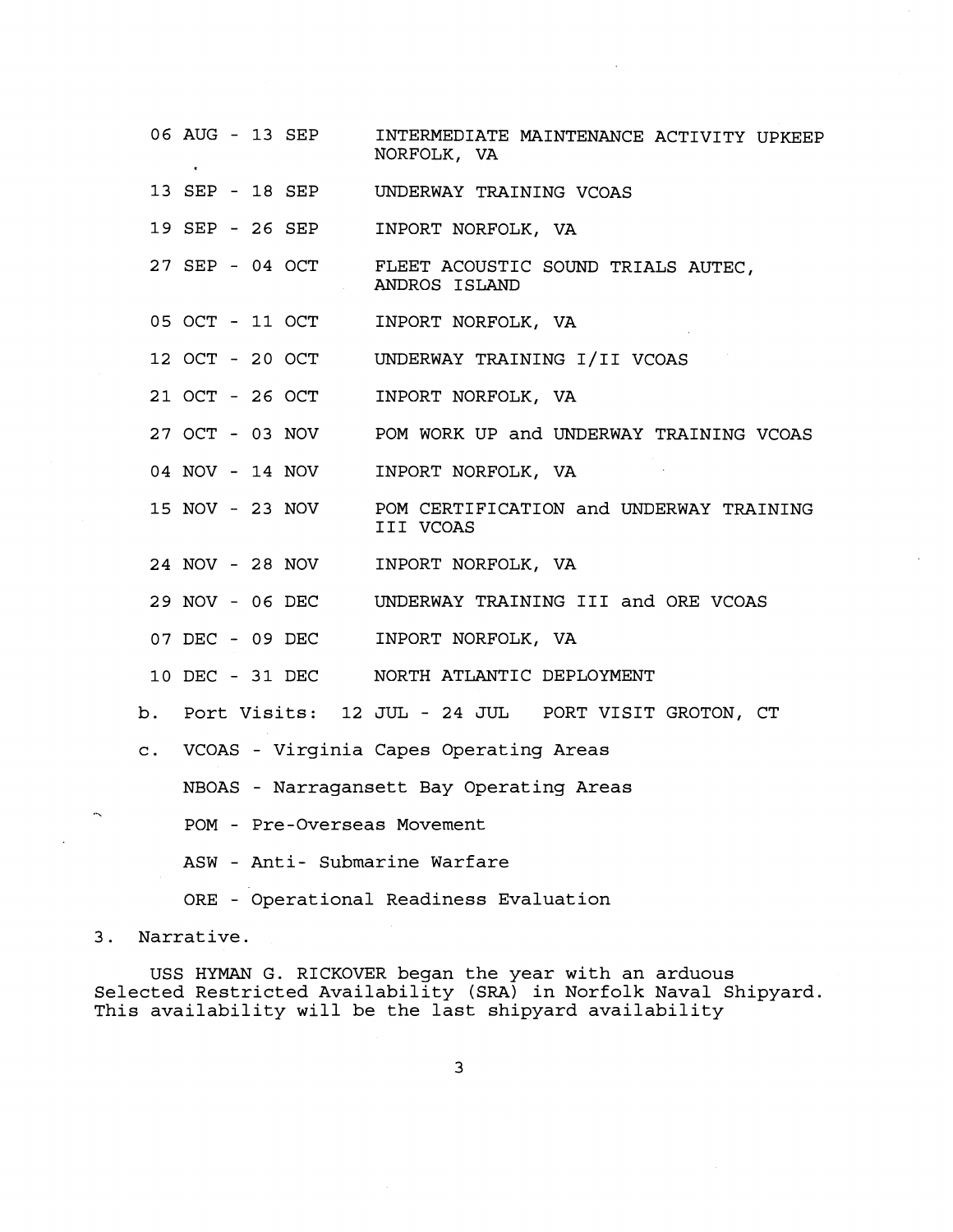scheduled prior to the ships refueling overhaul scheduled for 2003. The ship completed several minor ship alterations, however no significant tactical or combat related systems were modified during the shipyard period.

Upon complication of SRA the ship transited to the Narragansett Bay Operating Areas (NBOAS) to provide services for various ships of the Atlantic Fleet. Upon completion of services in the NBOAs, RICKOVER returned to Norfolk to embarked a team from the Nuclear Propulsion Examination Board on 20 April. The Operational Reactor Safeguards Examination was conducted in the Virginia Capes Operating Areas (VCOAS).

RICKOVER spent the majority of May and June in port in Norfolk. May began with a Combat Systems Readiness review and a dedicated inport training week. Both were in preparation for the upcoming North Atlantic deployment scheduled to begin in December. Following the dedicated training week, the ship underwent an inspection from the board of Inspections and Survey (INSURV). The INSURV inspection was conducted pier side in Norfolk and underway in the VCOAs. The ship then entered the first of two pre-deployment upkeep periods, conducted by the new Regional Support Group and Ship Intermediate Maintenance Activity<br>in Norfolk. The upkeep stretched through May and June. The upkeep stretched through May and June.

Also in June, CDR Peter H. Young arrived from the Atlantic Fleet Tactical Readiness Evaluation Team as the Prospective Commanding Officer. Following a 4-day sea trial period, on 8 July CDR Young relieved CDR Schuetz as Commanding Officer of RICKOVER. CDR Schuetz accepted orders to become the Atlantic Fleet Submarine Prospective Commanding Officer Instructor.

RICKOVER left Norfolk the next day with 15 Tiger Cruisers onboard for a 2-day transit to Groton, CT. Upon reaching Groton, all tigers were safely returned to their homes and the ship began a two-week pre-deployment training period at the Naval Submarine School.

Upon completion of Pre-Deployment Training in Groton, the ship departed for the VCOAs to participate in Basic Training<br>Scenarios, both as an orange and a blue submarine. Basic Scenarios, both as an orange and a blue submarine. Training Scenarios lasted through 5 August, when the ship returned to Norfolk to begin the second pre-deployment upkeep period.

During the August/September upkeeps, RICKOVER completed all temporary alteration installations and final repairs for the Pre-Oversea Movement work-ups and certification. RICKOVER then conducted the first of three underway training periods in the